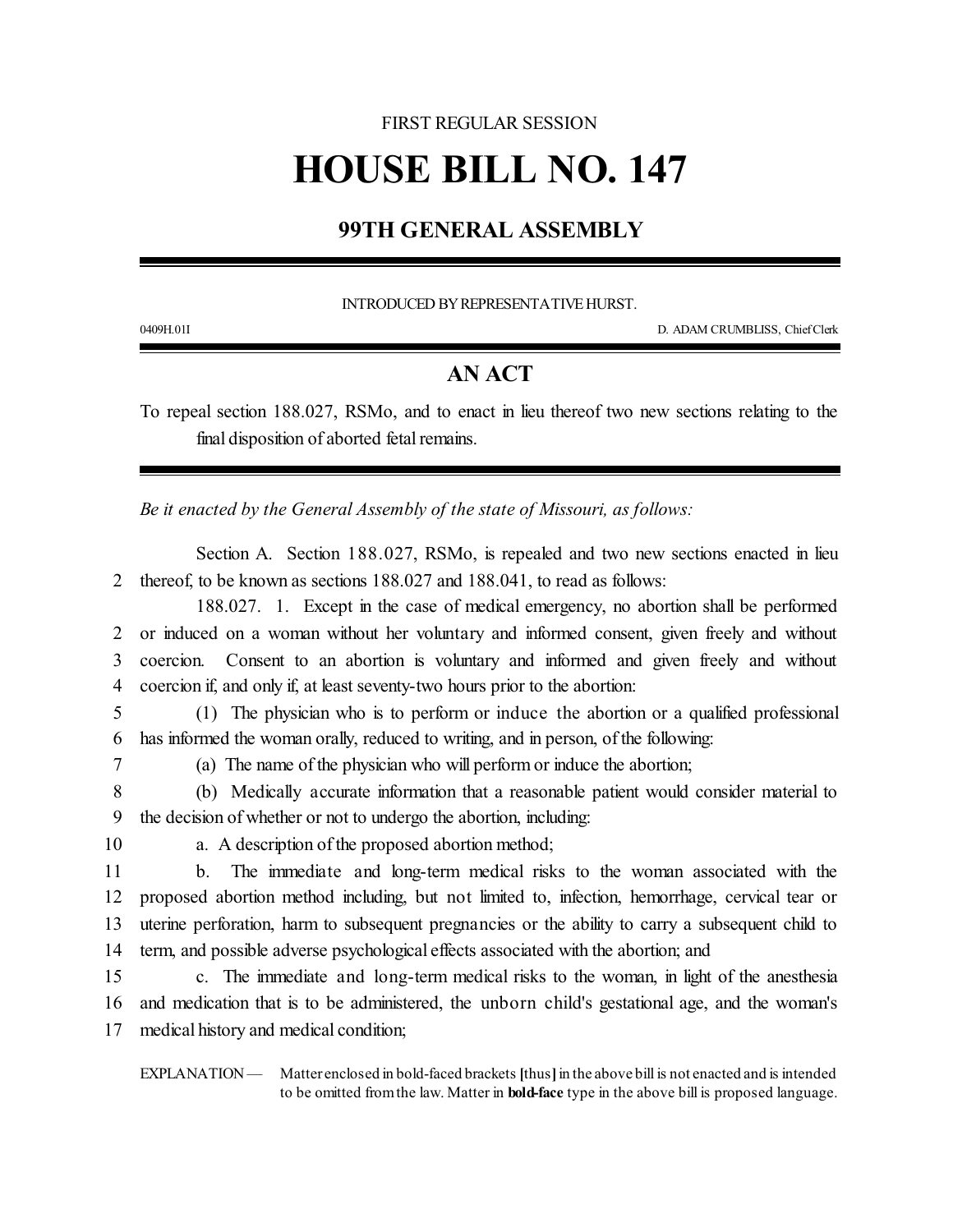(c) Alternatives to the abortion which shall include making the woman aware that information and materials shall be provided to her detailing such alternatives to the abortion;

 (d) A statement that the physician performing or inducing the abortion is available for any questions concerning the abortion, together with the telephone number that the physician may be later reached to answer any questions that the woman may have;

 (e) The location of the hospital that offers obstetrical or gynecological care located within thirty miles of the location where the abortion is performed or induced and at which the physician performing or inducing the abortion has clinical privileges and where the woman may receive follow-up care by the physician if complications arise;

 (f) The gestational age of the unborn child at the time the abortion is to be performed or induced; and

 (g) The anatomical and physiological characteristics of the unborn child at the time the abortion is to be performed or induced;

 (2) The physician who is to perform or induce the abortion or a qualified professional has presented the woman, in person, printed materials provided by the department, which describe the probable anatomical and physiological characteristics of the unborn child at two-week gestational increments from conception to full term, including color photographs or images of the developing unborn child at two-week gestational increments. Such descriptions shall include information about brain and heart functions, the presence of external members and internal organs during the applicable stages of development and information on when the unborn child is viable. The printed materials shall prominently display the following statement: "The life of each human being begins at conception. Abortion will terminate the life of a separate, unique, living human being.";

 (3) The physician who is to perform or induce the abortion or a qualified professional has presented the woman, in person, printed materials provided by the department, which describe the various surgical and drug-induced methods of abortion relevant to the stage of pregnancy, as well as the immediate and long-term medical risks commonly associated with each abortion method including, but not limited to, infection, hemorrhage, cervical tear or uterine perforation, harm to subsequent pregnancies or the ability to carry a subsequent child to term, and the possible adverse psychological effects associated with an abortion;

 (4) The physician who is to perform or induce the abortion or a qualified professional shall provide the woman with the opportunity to view at least seventy-two hours prior to the abortion an active ultrasound of the unborn child and hear the heartbeat of the unborn child if the heartbeat is audible. The woman shall be provided with a geographically indexed list maintained by the department of health care providers, facilities, and clinics that perform ultrasounds, including those that offer ultrasound services free of charge. Such materials shall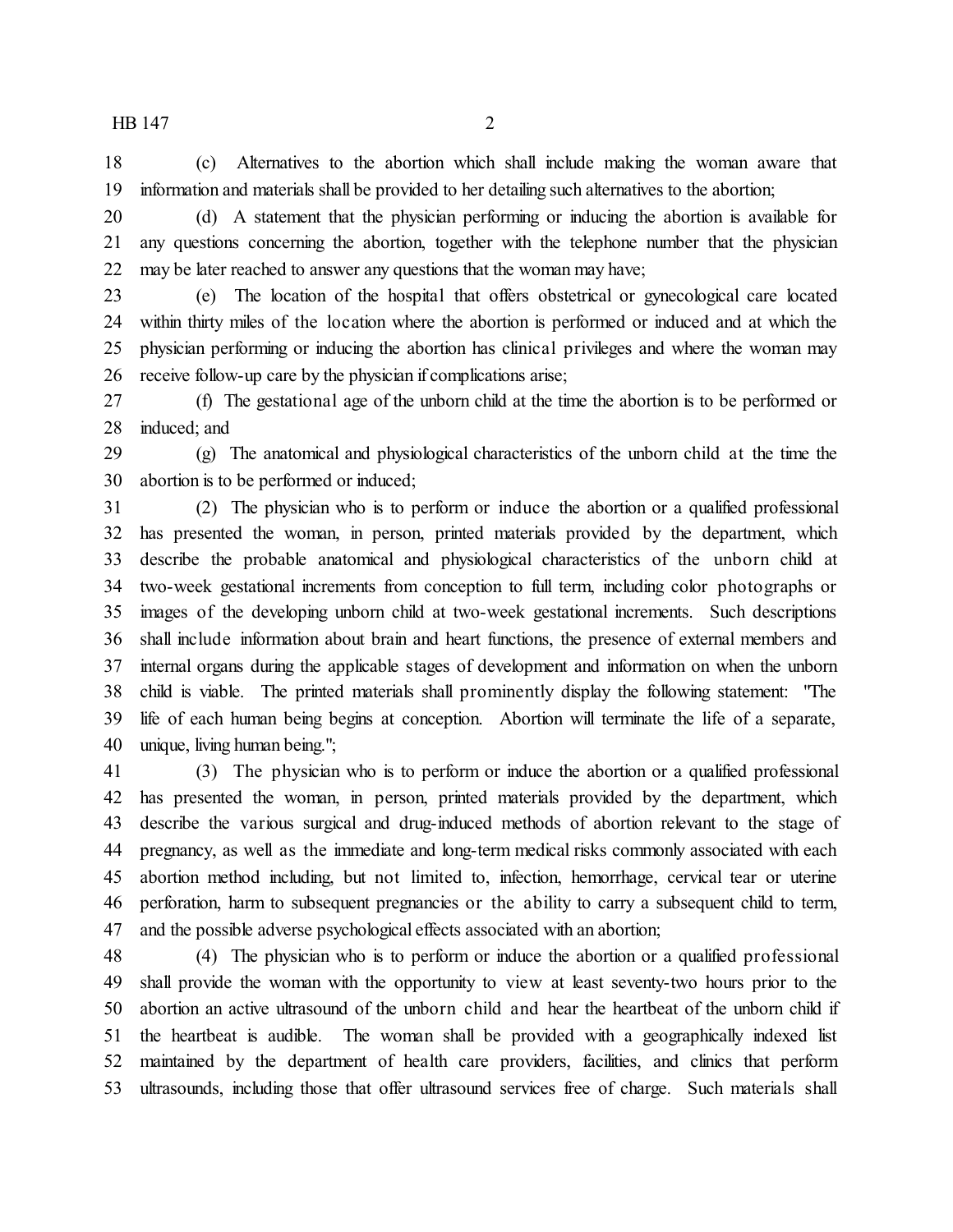provide contact information for each provider, facility, or clinic including telephone numbers and, if available, website addresses. Should the woman decide to obtain an ultrasound from a provider, facility, or clinic other than the abortion facility, the woman shall be offered a reasonable time to obtain the ultrasound examination before the date and time set for performing or inducing an abortion. The person conducting the ultrasound shall ensure that the active ultrasound image is of a quality consistent with standard medical practice in the community, contains the dimensions of the unborn child, and accurately portrays the presence of external members and internal organs, if present or viewable, of the unborn child. The auscultation of fetal heart tone must also be of a quality consistent with standard medical practice in the community. If the woman chooses to view the ultrasound or hear the heartbeat or both at the abortion facility, the viewing or hearing or both shall be provided to her at the abortion facility at least seventy-two hours prior to the abortion being performed or induced;

 (5) Prior to an abortion being performed or induced on an unborn child of twenty-two weeks gestational age or older, the physician who is to perform or induce the abortion or a qualified professional has presented the woman, in person, printed materials provided by the department that offer information on the possibility of the abortion causing pain to the unborn child. This information shall include, but need not be limited to, the following:

 (a) At least by twenty-two weeks of gestational age, the unborn child possesses all the anatomical structures, including pain receptors, spinal cord, nerve tracts, thalamus, and cortex, that are necessary in order to feel pain;

 (b) A description of the actual steps in the abortion procedure to be performed or induced, and at which steps the abortion procedure could be painful to the unborn child;

 (c) There is evidence that by twenty-two weeks of gestational age, unborn children seek to evade certain stimuli in a manner that in an infant or an adult would be interpreted as a response to pain;

 (d) Anesthesia is given to unborn children who are twenty-two weeks or more gestational 80 age who undergo prenatal surgery;

 (e) Anesthesia is given to premature children who are twenty-two weeks or more gestational age who undergo surgery;

 (f) Anesthesia or an analgesic is available in order to minimize or alleviate the pain to the unborn child;

 (6) The physician who is to perform or induce the abortion or a qualified professional has presented the woman, in person, printed materials provided by the department explaining to the woman alternatives to abortion she may wish to consider. Such materials shall:

 (a) Identify on a geographical basis public and private agencies available to assist a woman in carrying her unborn child to term, and to assist her in caring for her dependent child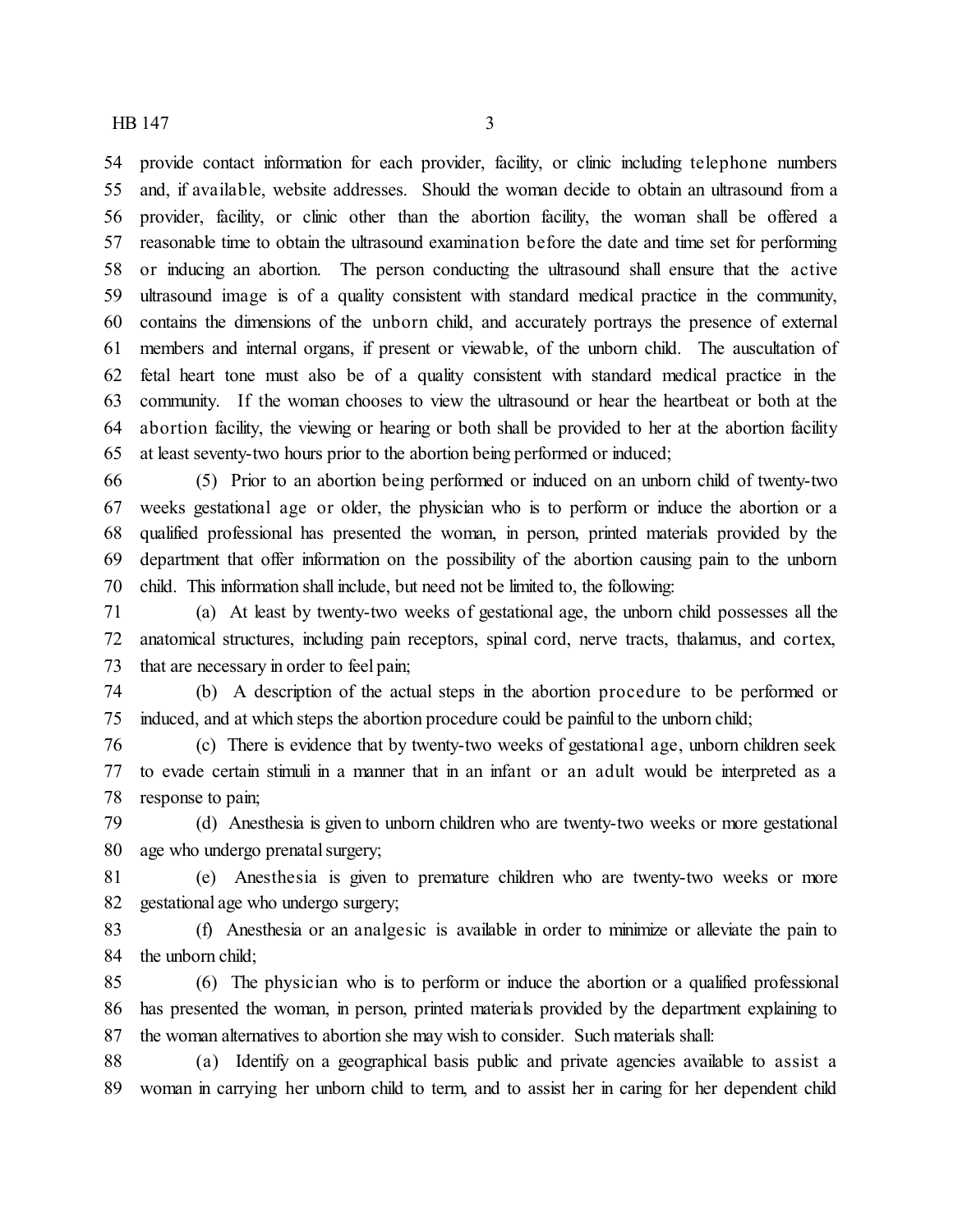or placing her child for adoption, including agencies commonly known and generally referred to as pregnancy resource centers, crisis pregnancy centers, maternity homes, and adoption agencies. Such materials shall provide a comprehensive list by geographical area of the agencies, a description of the services they offer, and the telephone numbers and addresses of the agencies; provided that such materials shall not include any programs, services, organizations, or affiliates of organizations that perform or induce, or assist in the performing or inducing of, abortions or that refer for abortions;

 (b) Explain the Missouri alternatives to abortion services program under section 188.325, and any other programs and services available to pregnant women and mothers of newborn children offered by public or private agencies which assist a woman in carrying her unborn child to term and assist her in caring for her dependent child or placing her child for adoption, including but not limited to prenatal care; maternal health care; newborn or infant care; mental health services; professional counseling services; housing programs; utility assistance; transportation services; food, clothing, and supplies related to pregnancy; parenting skills; educational programs; job training and placement services; drug and alcohol testing and treatment; and adoption assistance;

 (c) Identify the state website for the Missouri alternatives to abortion services program under section 188.325, and any toll-free number established by the state operated in conjunction with the program;

 (d) Prominently display the statement: "There are public and private agencies willing and able to help you carry your child to term, and to assist you and your child after your child is born, whether you choose to keep your child or place him or her for adoption. The state of Missouri encourages you to contact those agencies before making a final decision about abortion. State law requires that your physician or a qualified professional give you the opportunity to call agencies like these before you undergo an abortion.";

 (7) The physician who is to perform or induce the abortion or a qualified professional has presented the woman, in person, printed materials provided by the department explaining that the father of the unborn child is liable to assist in the support of the child, even in instances where he has offered to pay for the abortion. Such materials shall include information on the legal duties and support obligations of the father of a child, including, but not limited to, child support payments, and the fact that paternity may be established by the father's name on a birth certificate or statement of paternity, or by court action. Such printed materials shall also state that more information concerning paternity establishment and child support services and enforcement may be obtained by calling the family support division within the Missouri department of social services; **[**and**]**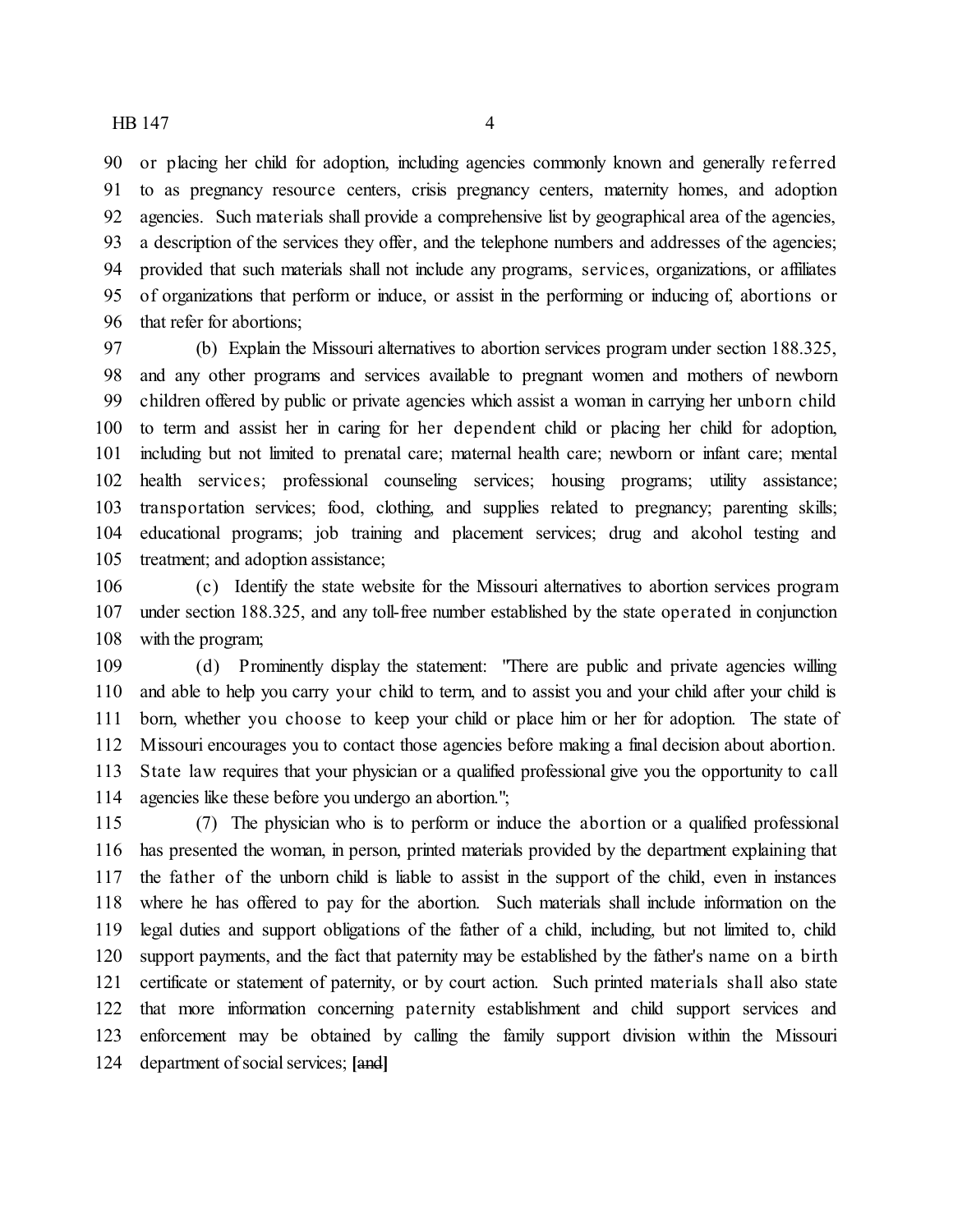(8) The physician who is to perform or induce the abortion or a qualified professional shall inform the woman that she is free to withhold or withdraw her consent to the abortion at any time without affecting her right to future care or treatment and without the loss of any state or federally funded benefits to which she might otherwise be entitled**; and**

 **(9) The physician who is to perform or induce the abortion or a qualified professional has presented the woman, in pe rson, with printed materials developed and provided by the department explaining that she has the right to determine the final disposition of the remains of the aborted fetus, providing available options for such disposition, and providing information regarding any counseling that is available to a woman after having an abortion**.

 2. All information required to be provided to a woman considering abortion by subsection 1 of this section shall be presented to the woman individually, in the physical presence of the woman and in a private room, to protect her privacy, to maintain the confidentiality of her decision, to ensure that the information focuses on her individual circumstances, to ensure she has an adequate opportunity to ask questions, and to ensure that she is not a victim of coerced abortion. Should a woman be unable to read materials provided to her, they shall be read to her. Should a woman need an interpreter to understand the information presented in the written materials, an interpreter shall be provided to her. Should a woman ask questions concerning any of the information or materials, answers shall be provided in a language she can understand.

 3. No abortion shall be performed or induced unless and until the woman upon whom the abortion is to be performed or induced certifies in writing on a checklist form provided by the department that she has been presented all the information required in subsection 1 of this section, that she has been provided the opportunity to view an active ultrasound image of the unborn child and hear the heartbeat of the unborn child if it is audible, and that she further certifies that she gives her voluntary and informed consent, freely and without coercion, to the abortion procedure.

 4. No abortion shall be performed or induced on an unborn child of twenty-two weeks gestational age or older unless and until the woman upon whom the abortion is to be performed or induced has been provided the opportunity to choose to have an anesthetic or analgesic administered to eliminate or alleviate pain to the unborn child caused by the particular method of abortion to be performed or induced. The administration of anesthesia or analgesics shall be performed in a manner consistent with standard medical practice in the community.

 5. No physician shall perform or induce an abortion unless and until the physician has obtained from the woman her voluntary and informed consent given freely and without coercion. If the physician has reason to believe that the woman is being coerced into having an abortion,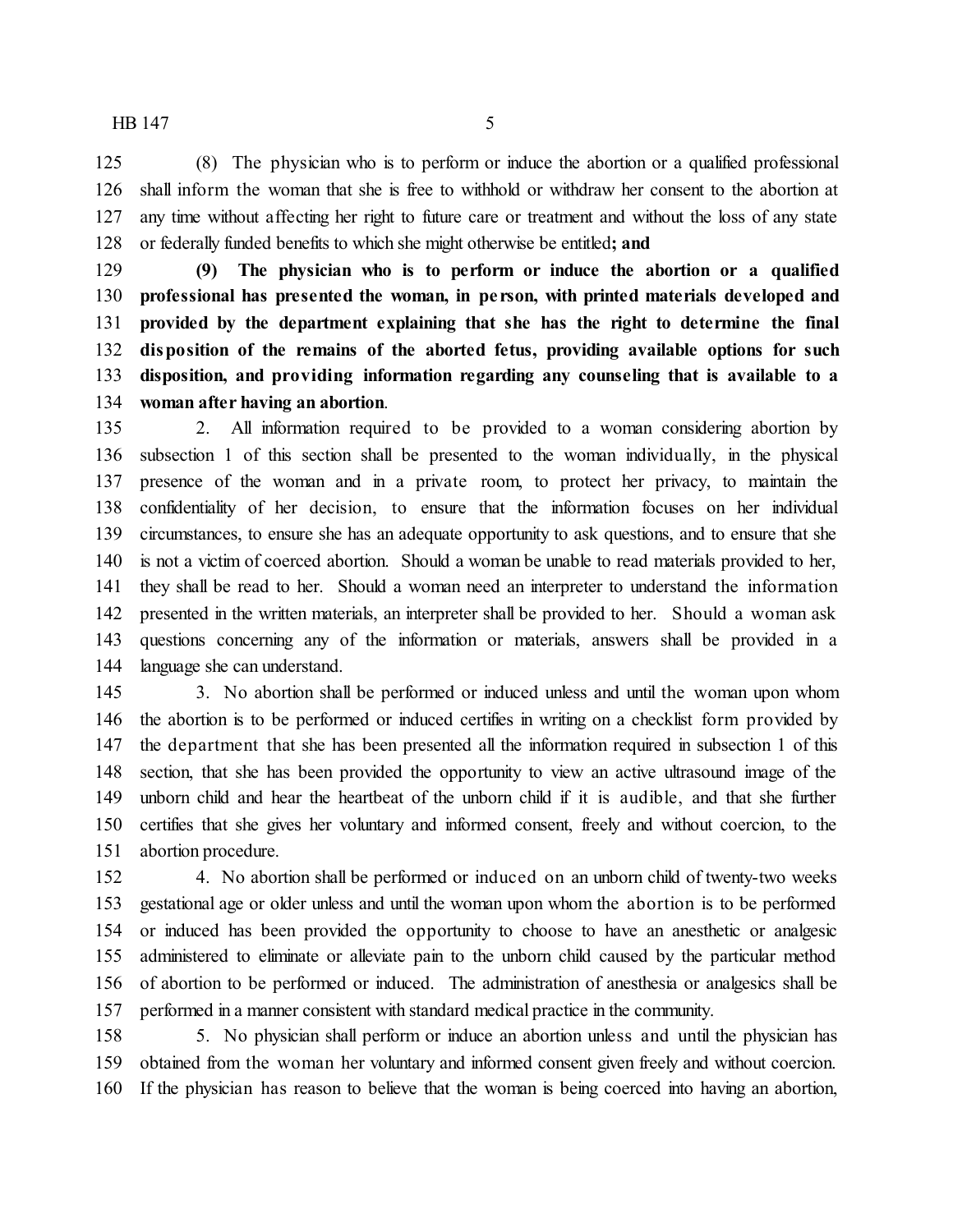the physician or qualified professional shall inform the woman that services are available for her

and shall provide her with private access to a telephone and information about such services,

including but not limited to the following:

(1) Rape crisis centers, as defined in section 455.003;

(2) Shelters for victims of domestic violence, as defined in section 455.200; and

(3) Orders of protection, pursuant to chapter 455.

 6. No physician shall perform or induce an abortion unless and until the physician has received and signed a copy of the form prescribed in subsection 3 of this section. The physician shall retain a copy of the form in the patient's medical record.

 7. In the event of a medical emergency as provided by section 188.039, the physician who performed or induced the abortion shall clearly certify in writing the nature and circumstances of the medical emergency. This certification shall be signed by the physician who performed or induced the abortion, and shall be maintained under section 188.060.

 8. No person or entity shall require, obtain, or accept payment for an abortion from or on behalf of a patient until at least seventy-two hours have passed since the time that the information required by subsection 1 of this section has been provided to the patient. Nothing in this subsection shall prohibit a person or entity from notifying the patient that payment for the abortion will be required after the seventy-two-hour period has expired if she voluntarily chooses to have the abortion.

 9. The term "qualified professional" as used in this section shall refer to a physician, physician assistant, registered nurse, licensed practical nurse, psychologist, licensed professional counselor, or licensed social worker, licensed or registered under chapter 334, 335, or 337, acting under the supervision of the physician performing or inducing the abortion, and acting within the course and scope of his or her authority provided by law. The provisions of this section shall not be construed to in any way expand the authority otherwise provided by law relating to the licensure, registration, or scope of practice of any such qualified professional.

 10. By November 30, 2010, the department shall produce the written materials and forms described in this section. Any written materials produced shall be printed in a typeface large enough to be clearly legible. All information shall be presented in an objective, unbiased manner designed to convey only accurate scientific and medical information. The department shall furnish the written materials and forms at no cost and in sufficient quantity to any person who performs or induces abortions, or to any hospital or facility that provides abortions. The department shall make all information required by subsection 1 of this section available to the public through its department website. The department shall maintain a toll-free, twenty-four-hour hotline telephone number where a caller can obtain information on a regional basis concerning the agencies and services described in subsection 1 of this section. No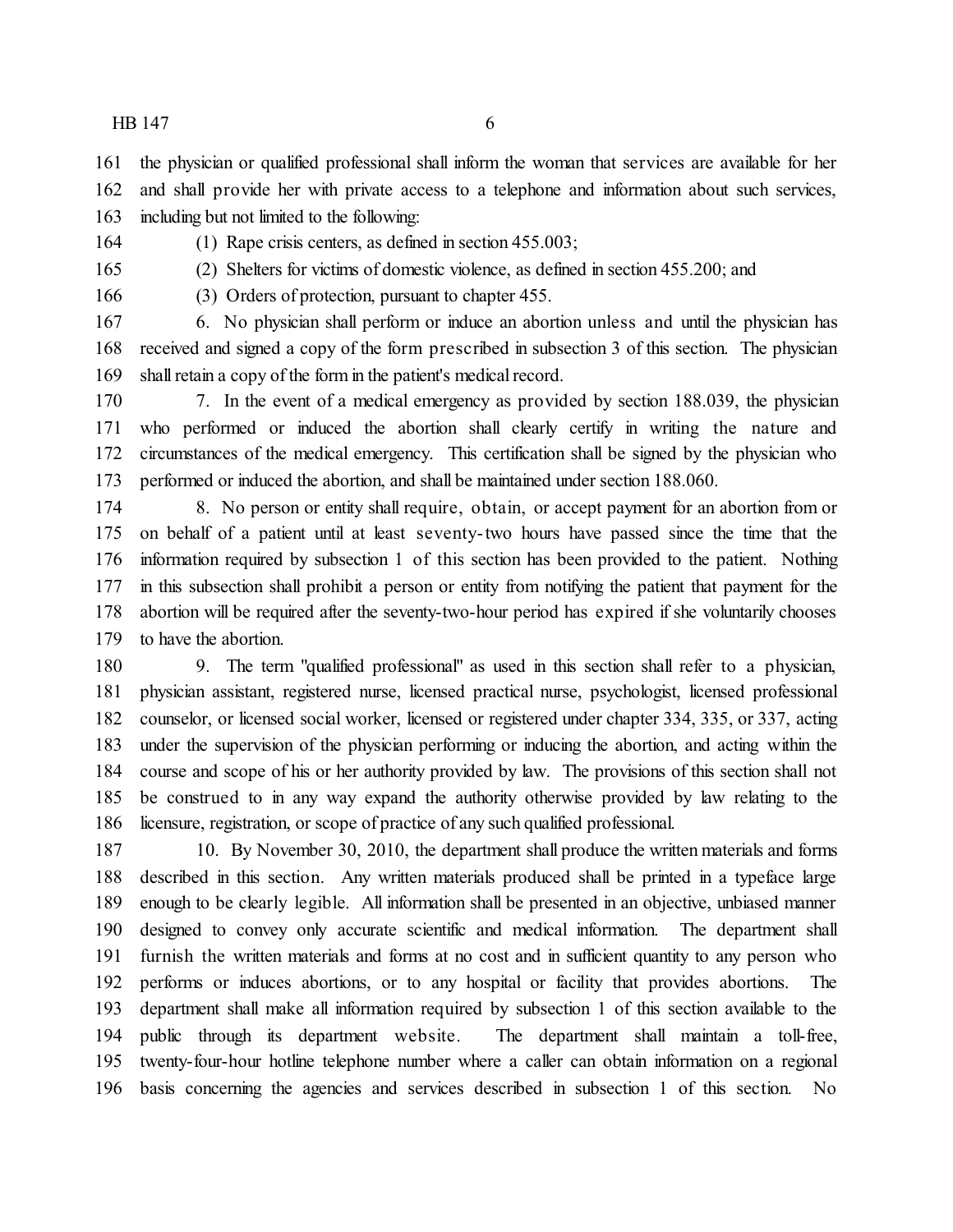identifying information regarding persons who use the website shall be collected or maintained. The department shall monitor the website on a regular basis to prevent tampering and correct any operational deficiencies.

 11. In order to preserve the compelling interest of the state to ensure that the choice to consent to an abortion is voluntary and informed, and given freely and without coercion, the department shall use the procedures for adoption of emergency rules under section 536.025 in order to promulgate all necessary rules, forms, and other necessary material to implement this section by November 30, 2010.

 12. If the provisions in subsections 1 and 8 of this section requiring a seventy-two-hour waiting period for an abortion are ever temporarily or permanently restrained or enjoined by judicial order, then the waiting period for an abortion shall be twenty-four hours; provided, however, that if such temporary or permanent restraining order or injunction is stayed or dissolved, or otherwise ceases to have effect, the waiting period for an abortion shall be seventy-two hours.

**188.041. 1. A pregnant woman who has an abortion under this chapter has the right to determine the final disposition of the aborted fetus.**

 **2. After receiving the notification and information required by subdivision (9) of subsection 1 of section 188.027, the pregnant woman shall inform the abortion facility in writing and on a form provided by the department of the pregnant woman's decision for final disposition of the aborted fetus before the aborted fetus may be discharged from the abortion facility.**

 **3. If the pregnant woman is a minor, the abortion facility shall obtain parental consent in the disposition of the aborted fetus, unless the minor has received a waiver of parental consent under section 188.028.**

 **4. The abortion facility shall document the pregnant woman's decision concerning disposition of the aborted fetus in the pregnant woman's medical record.**

 **5. If the pregnant woman chooses a means for final disposition that is not required by law or by rule of an abortion facility, the pregnant woman is responsible for the costs related to the final disposition of the aborted fetus.**

 **6. The requirements of section 193.165 shall apply to the final disposition of an aborted fetus witha gestational age of at least twenty weeks. A certificate of stillbirth shall not be required to be issued for an aborted fetus with a gestational age of under twenty weeks.**

 **7. A pregnant woman may decide to cremate or inter an aborted fetus with a gestational age of under twenty weeks.**